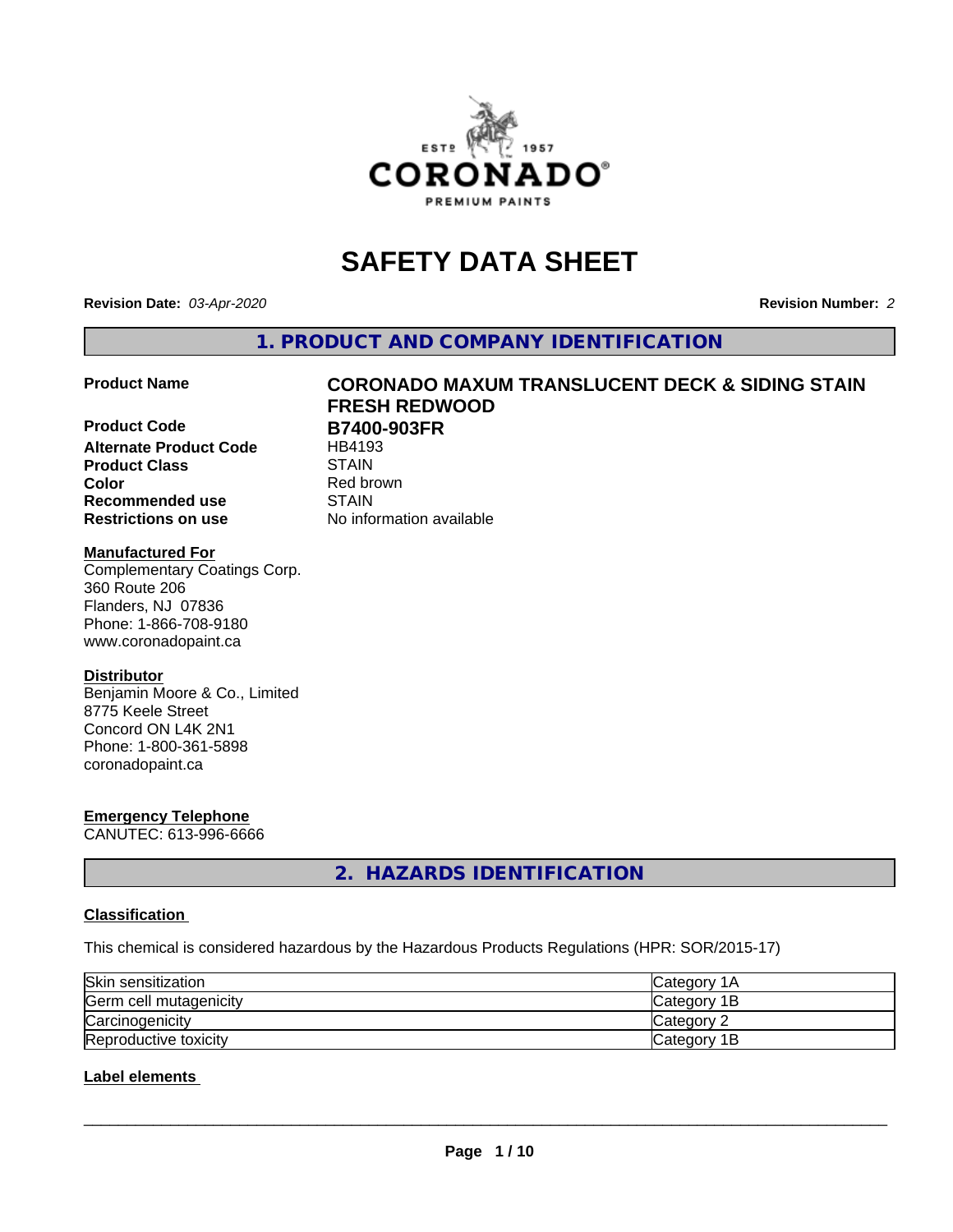### **Danger**

#### **Hazard statements**

May cause an allergic skin reaction May cause genetic defects Suspected of causing cancer May damage fertility or the unborn child



**Appearance** liquid **CODO** *Appearance liquid* **Odor** *CODO CODO* **<b>***CODO CODO CODO CODO CODO* 

#### **Precautionary Statements - Prevention**

Obtain special instructions before use Do not handle until all safety precautions have been read and understood Use personal protective equipment as required Avoid breathing dust/fume/gas/mist/vapors/spray Contaminated work clothing should not be allowed out of the workplace Wear protective gloves

#### **Precautionary Statements - Response**

IF exposed or concerned: Get medical advice/attention **Skin** IF ON SKIN: Wash with plenty of soap and water If skin irritation or rash occurs: Get medical advice/attention Wash contaminated clothing before reuse

#### **Precautionary Statements - Storage**

Store locked up

#### **Precautionary Statements - Disposal**

Dispose of contents/container to an approved waste disposal plant

#### **Other information**

No information available

| <b>Chemical name</b> | CAS No.       | Weight-% | <b>Hazardous Material</b><br>registry number<br>(HMIRA reaistry #) | Date HMIRA filed and<br>Information Review Act Idate exemption granted<br>(if applicable) |
|----------------------|---------------|----------|--------------------------------------------------------------------|-------------------------------------------------------------------------------------------|
| Propylene glycol     | $57 - 55 - 6$ | - 5%     |                                                                    |                                                                                           |

# **3. COMPOSITION INFORMATION ON COMPONENTS**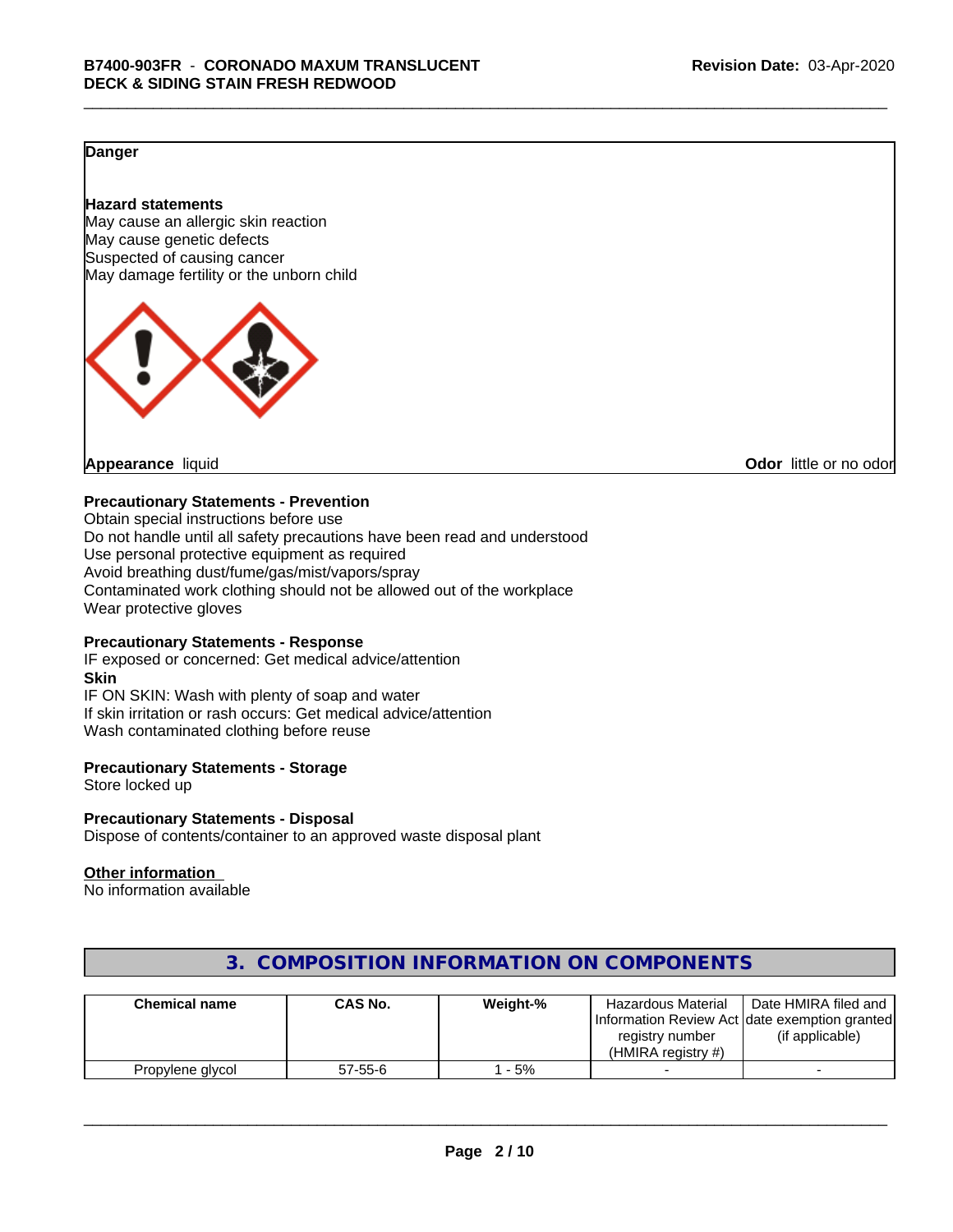#### \_\_\_\_\_\_\_\_\_\_\_\_\_\_\_\_\_\_\_\_\_\_\_\_\_\_\_\_\_\_\_\_\_\_\_\_\_\_\_\_\_\_\_\_\_\_\_\_\_\_\_\_\_\_\_\_\_\_\_\_\_\_\_\_\_\_\_\_\_\_\_\_\_\_\_\_\_\_\_\_\_\_\_\_\_\_\_\_\_\_\_\_\_ **B7400-903FR** - **CORONADO MAXUM TRANSLUCENT DECK & SIDING STAIN FRESH REDWOOD**

| Poly(oxy-1,2-ethanediyl),<br>.alpha.-[3-[3-(2H-benzotriazol-2-<br>yl)-5-(1,1-dimethylethyl)-4-hydro<br>xyphenyl]-1-oxopropyl]-.omega.-<br>hydroxy-                                                                              | 104810-48-2 | $0.1 - 0.25\%$ |  |
|---------------------------------------------------------------------------------------------------------------------------------------------------------------------------------------------------------------------------------|-------------|----------------|--|
| Decanedioic acid,<br>$bis(1,2,2,6,6-pentamentlyl-4-pip)$<br>eridinyl) ester                                                                                                                                                     | 41556-26-7  | $0.1 - 0.25\%$ |  |
| Carbamic acid,<br>1H-benzimidazol-2-yl-, methyl<br>ester                                                                                                                                                                        | 10605-21-7  | $0.1 - 0.25%$  |  |
| Poly(oxy-1,2-ethanediyl),<br>.alpha.-[3-[3-(2H-benzotriazol-2-<br>yl)-5-(1,1-dimethylethyl)-4-hydro<br>xyphenyl]-1-oxopropyl]-.omega.-<br>[3-[3-(2H-benzotriazol-2-yl)-5-(1,<br>1-dimethylethyl)-4-hydroxyphen<br>yll-1-oxoprop | 104810-47-1 | $0.1 - 0.25%$  |  |
| Cobalt neodecanoate                                                                                                                                                                                                             | 27253-31-2  | $0.1 - 0.25%$  |  |

\*The exact percentage (concentration) of composition has been withheld as a trade secret

# **4. FIRST AID MEASURES**

| <b>General Advice</b>                  | If symptoms persist, call a physician. Show this safety data<br>sheet to the doctor in attendance.                                                                                                                                     |
|----------------------------------------|----------------------------------------------------------------------------------------------------------------------------------------------------------------------------------------------------------------------------------------|
| <b>Eye Contact</b>                     | Rinse thoroughly with plenty of water for at least 15<br>minutes and consult a physician.                                                                                                                                              |
| <b>Skin Contact</b>                    | Wash off immediately with soap and plenty of water while<br>removing all contaminated clothes and shoes. If skin<br>irritation persists, call a physician. Wash clothing before<br>reuse. Destroy contaminated articles such as shoes. |
| <b>Inhalation</b>                      | Move to fresh air. If symptoms persist, call a physician.                                                                                                                                                                              |
| Ingestion                              | Clean mouth with water and afterwards drink plenty of<br>water. Consult a physician if necessary.                                                                                                                                      |
| <b>Most Important Symptoms/Effects</b> | May cause allergic skin reaction.                                                                                                                                                                                                      |
| <b>Notes To Physician</b>              | Treat symptomatically.                                                                                                                                                                                                                 |
|                                        |                                                                                                                                                                                                                                        |

**5. FIRE-FIGHTING MEASURES**

| <b>Suitable Extinguishing Media</b>                                                                           | Use extinguishing measures that are appropriate to local<br>circumstances and the surrounding environment. |
|---------------------------------------------------------------------------------------------------------------|------------------------------------------------------------------------------------------------------------|
| Protective equipment and precautions for firefighters As in any fire, wear self-contained breathing apparatus | pressure-demand, MSHA/NIOSH (approved or equivalent)<br>and full protective gear.                          |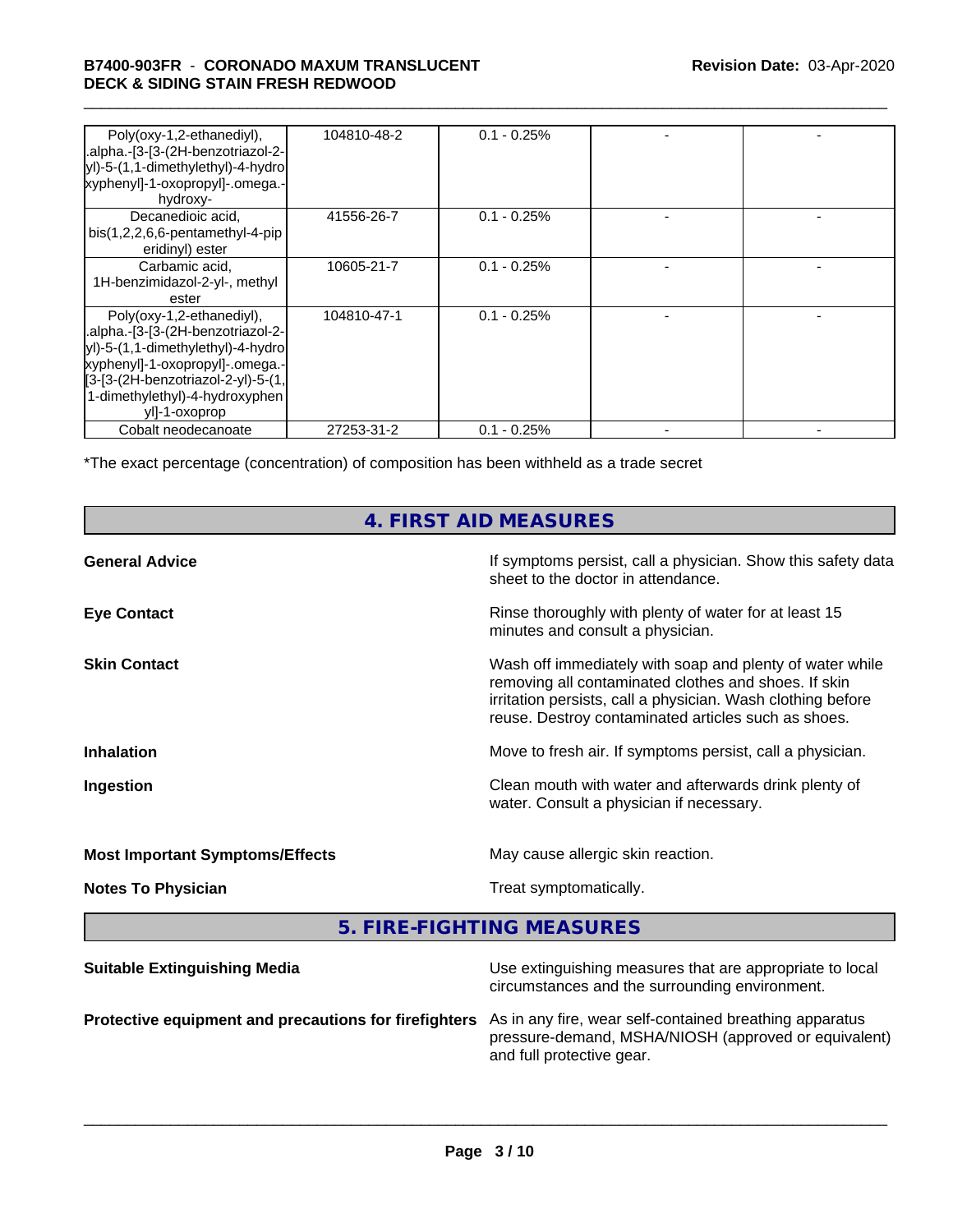| <b>Specific Hazards Arising From The Chemical</b>                                | Closed containers may rupture if exposed to fire or<br>extreme heat. |
|----------------------------------------------------------------------------------|----------------------------------------------------------------------|
| <b>Sensitivity to mechanical impact</b>                                          | No.                                                                  |
| Sensitivity to static discharge                                                  | No                                                                   |
| <b>Flash Point Data</b><br>Flash point (°F)<br>Flash Point (°C)<br><b>Method</b> | Not applicable<br>Not applicable<br>Not applicable                   |
| <b>Flammability Limits In Air</b>                                                |                                                                      |
| Lower flammability limit:<br><b>Upper flammability limit:</b>                    | Not applicable<br>Not applicable                                     |
| <b>NFPA</b><br>Health: 2<br>Flammability: 0                                      | <b>Special: Not Applicable</b><br><b>Instability: 0</b>              |
| <b>NFPA Legend</b><br>0 Not Hozordous                                            |                                                                      |

- 0 Not Hazardous
- 1 Slightly
- 2 Moderate
- 3 High
- 4 Severe

*The ratings assigned are only suggested ratings, the contractor/employer has ultimate responsibilities for NFPA ratings where this system is used.*

*Additional information regarding the NFPA rating system is available from the National Fire Protection Agency (NFPA) at www.nfpa.org.*

# **6. ACCIDENTAL RELEASE MEASURES**

| <b>Personal Precautions</b>      | Avoid contact with skin, eyes and clothing. Ensure<br>adequate ventilation.                          |
|----------------------------------|------------------------------------------------------------------------------------------------------|
| <b>Other Information</b>         | Prevent further leakage or spillage if safe to do so.                                                |
| <b>Environmental precautions</b> | See Section 12 for additional Ecological Information.                                                |
| <b>Methods for Cleaning Up</b>   | Soak up with inert absorbent material. Sweep up and<br>shovel into suitable containers for disposal. |

## **7. HANDLING AND STORAGE**

| <b>Handling</b>               | Avoid contact with skin, eyes and clothing. Avoid breathing<br>vapors, spray mists or sanding dust. In case of insufficient<br>ventilation, wear suitable respiratory equipment. |
|-------------------------------|----------------------------------------------------------------------------------------------------------------------------------------------------------------------------------|
| <b>Storage</b>                | Keep container tightly closed. Keep out of the reach of<br>children.                                                                                                             |
| <b>Incompatible Materials</b> | No information available                                                                                                                                                         |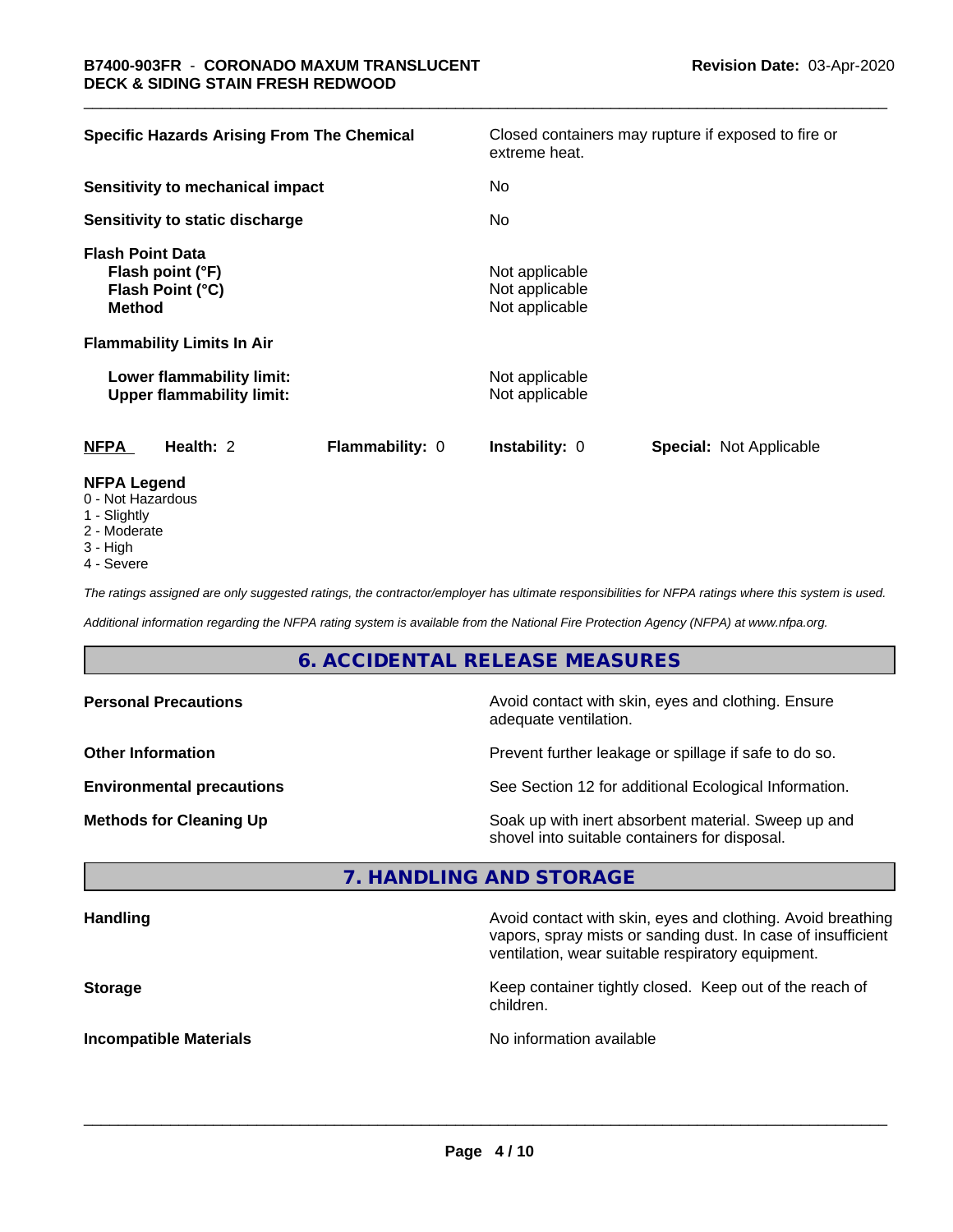# **8. EXPOSURE CONTROLS/PERSONAL PROTECTION**

#### **Exposure Limits**

| <b>Chemical name</b> | <b>ACGIH TLV</b> | Alberta | <b>British Columbia</b> | Ontario                        | Quebec |
|----------------------|------------------|---------|-------------------------|--------------------------------|--------|
| Propylene glycol     | N/E              | N/E     | N/E                     | 10 mg/m $3$ - TWA              | N/E    |
|                      |                  |         |                         | 50 ppm - TWA                   |        |
|                      |                  |         |                         | TWA<br>155 mg/m <sup>3</sup> - |        |

#### **Legend**

ACGIH - American Conference of Governmental Industrial Hygienists Alberta - Alberta Occupational Exposure Limits British Columbia - British Columbia Occupational Exposure Limits Ontario - Ontario Occupational Exposure Limits Quebec - Quebec Occupational Exposure Limits N/E - Not established

#### **Personal Protective Equipment**

**Engineering Measures Ensure** Ensure adequate ventilation, especially in confined areas.

**Eye/Face Protection Safety glasses with side-shields.** 

**Skin Protection Protection Protective gloves and impervious clothing. Respiratory Protection Exercise 2018** Use only with adequate ventilation. In operations where exposure limits are exceeded, use a NIOSH approved respirator that has been selected by a technically qualified person for the specific work conditions. When spraying the product or applying in confined areas, wear a NIOSH approved respirator specified for paint spray or organic vapors.

**Hygiene Measures Avoid contact with skin, eyes and clothing. Remove and Avoid contact with skin, eyes and clothing. Remove and Avoid contact with skin, eyes and clothing. Remove and** wash contaminated clothing before re-use. Wash thoroughly after handling.

### **9. PHYSICAL AND CHEMICAL PROPERTIES**

| Appearance                        | liquid                   |
|-----------------------------------|--------------------------|
| Odor                              | little or no odor        |
| <b>Odor Threshold</b>             | No information available |
| Density (Ibs/gal)                 | $8.55 - 8.65$            |
| <b>Specific Gravity</b>           | $1.02 - 1.04$            |
| рH                                | No information available |
| <b>Viscosity (cps)</b>            | No information available |
| Solubility(ies)                   | No information available |
| <b>Water solubility</b>           | No information available |
| <b>Evaporation Rate</b>           | No information available |
| Vapor pressure                    | No information available |
| Vapor density                     | No information available |
| Wt. % Solids                      | $20 - 30$                |
| Vol. % Solids                     | $15 - 25$                |
| Wt. % Volatiles                   | $70 - 80$                |
| Vol. % Volatiles                  | 75 - 85                  |
| <b>VOC Regulatory Limit (g/L)</b> | < 250                    |
| <b>Boiling Point (°F)</b>         | 212                      |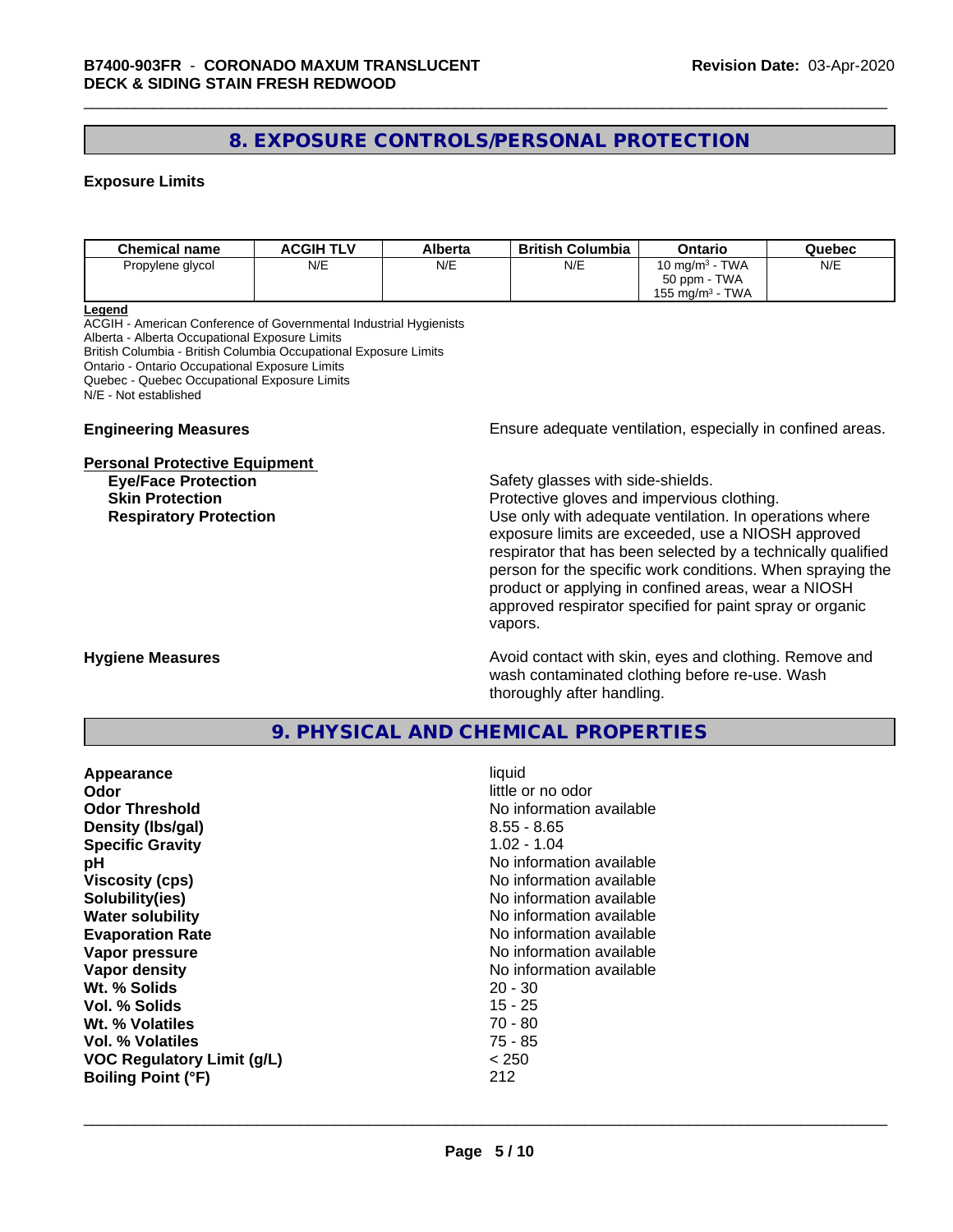| 100                      |
|--------------------------|
| 32                       |
| 0                        |
| Not applicable           |
| Not applicable           |
| Not applicable           |
| Not applicable           |
| Not applicable           |
| Not applicable           |
| No information available |
| No information available |
| No information available |
| No information available |
| No information available |
|                          |

#### **10. STABILITY AND REACTIVITY**

**Hazardous Decomposition Products** None under normal use.

**Reactivity Not Applicable** 

**Chemical Stability Chemical Stability** Stable under normal conditions.

**Conditions to avoid Conditions reading**.

**Incompatible Materials No materials** No materials to be especially mentioned.

**Possibility of hazardous reactions** None under normal conditions of use.

# **11. TOXICOLOGICAL INFORMATION**

| <b>Product Information</b><br>Information on likely routes of exposure                     |                                                                                                                                                |  |  |  |
|--------------------------------------------------------------------------------------------|------------------------------------------------------------------------------------------------------------------------------------------------|--|--|--|
| <b>Principal Routes of Exposure</b>                                                        | Eye contact, skin contact and inhalation.                                                                                                      |  |  |  |
| <b>Acute Toxicity</b><br><b>Product Information</b>                                        | No information available                                                                                                                       |  |  |  |
| Symptoms related to the physical, chemical and toxicological characteristics               |                                                                                                                                                |  |  |  |
| <b>Symptoms</b>                                                                            | No information available                                                                                                                       |  |  |  |
| Delayed and immediate effects as well as chronic effects from short and long-term exposure |                                                                                                                                                |  |  |  |
| Eye contact<br>Skin contact                                                                | May cause slight irritation<br>Substance may cause slight skin irritation. Prolonged or<br>repeated contact may dry skin and cause irritation. |  |  |  |
| Inhalation<br>Ingestion                                                                    | May cause irritation of respiratory tract.<br>Ingestion may cause gastrointestinal irritation, nausea,<br>vomiting and diarrhea.               |  |  |  |
| Sensitization                                                                              | May cause an allergic skin reaction.                                                                                                           |  |  |  |
|                                                                                            |                                                                                                                                                |  |  |  |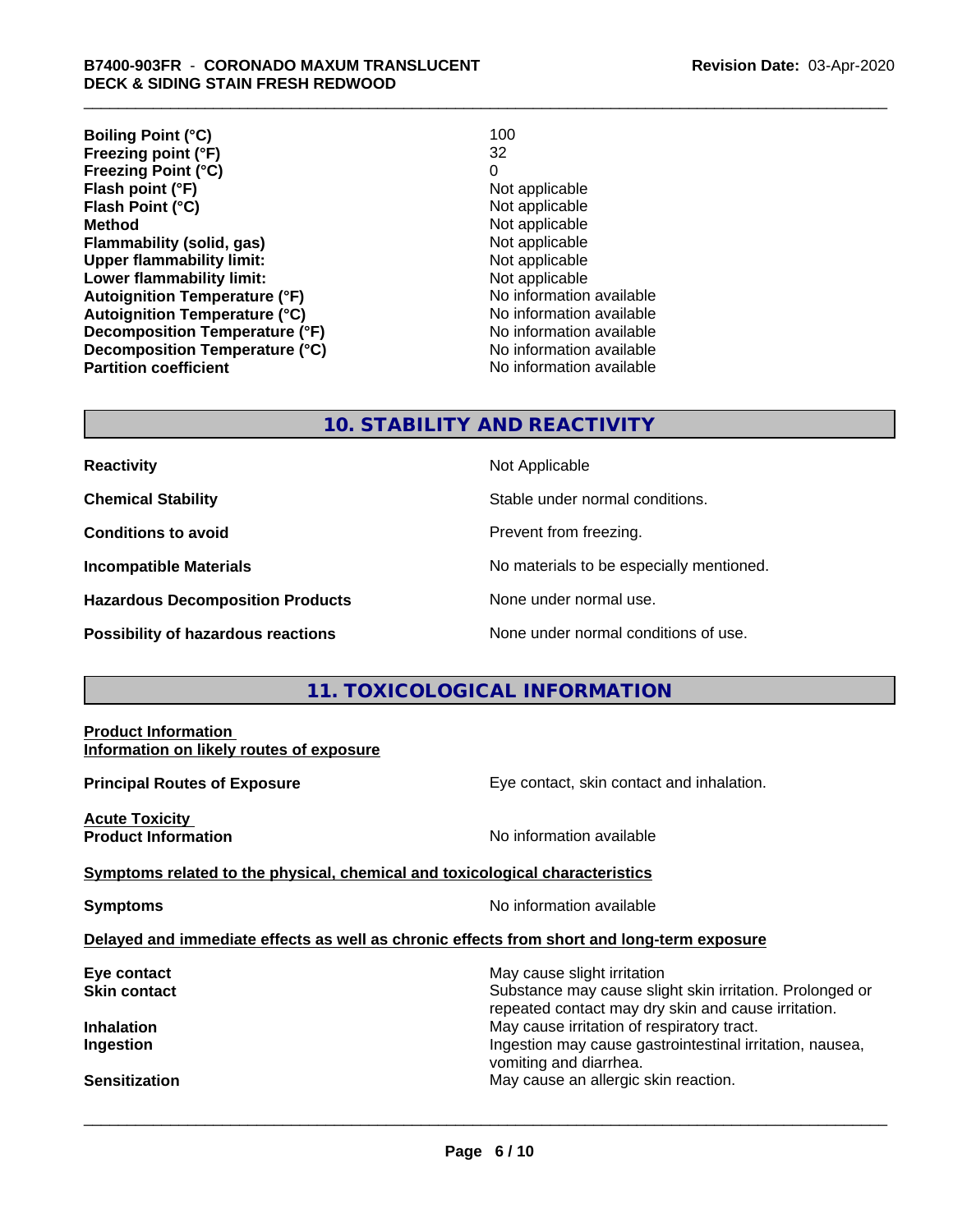| <b>Neurological Effects</b>     | No information available.                 |
|---------------------------------|-------------------------------------------|
| <b>Mutagenic Effects</b>        | Suspected of causing genetic defects.     |
| <b>Reproductive Effects</b>     | May damage fertility or the unborn child. |
| <b>Developmental Effects</b>    | No information available.                 |
| Target organ effects            | No information available.                 |
| <b>STOT - single exposure</b>   | No information available.                 |
| <b>STOT - repeated exposure</b> | No information available.                 |
| Other adverse effects           | No information available.                 |
| <b>Aspiration Hazard</b>        | No information available.                 |

#### **Numerical measures of toxicity**

#### **The following values are calculated based on chapter 3.1 of the GHS document**

| <b>ATEmix (oral)</b>   | 686379 mg/kg |
|------------------------|--------------|
| <b>ATEmix (dermal)</b> | 713835 mg/kg |

#### **Component Information**

| Chemical name                                                                             | Oral LD50                                    | Dermal LD50                                                      | <b>Inhalation LC50</b> |
|-------------------------------------------------------------------------------------------|----------------------------------------------|------------------------------------------------------------------|------------------------|
| Propylene glycol<br>$57 - 55 - 6$                                                         | $= 20$ g/kg (Rat)                            | $= 20800$ mg/kg (Rabbit)                                         |                        |
| Decanedioic acid,<br>  bis(1,2,2,6,6-pentamethyl-4-piperidi  <br>nyl) ester<br>41556-26-7 | $= 2615$ mg/kg (Rat)                         |                                                                  |                        |
| Carbamic acid,<br>1H-benzimidazol-2-yl-, methyl ester<br>10605-21-7                       | $>$ 5050 mg/kg (Rat)<br>$= 6400$ mg/kg (Rat) | $> 10000$ mg/kg (Rabbit) = 2 g/kg<br>$Rat$ = 8500 mg/kg (Rabbit) |                        |
| Cobalt neodecanoate<br>27253-31-2                                                         |                                              | 2500 mg/kg                                                       |                        |

#### **Chronic Toxicity**

#### **Carcinogenicity**

*The information below indicateswhether each agency has listed any ingredient as a carcinogen:.*

| <b>Chemical name</b> | <b>IARC</b>                     | <b>NTP</b>                   |
|----------------------|---------------------------------|------------------------------|
|                      | 2B<br>Possible Human Carcinogen | Reasonably Anticipated Human |
| Cobalt neodecanoate  |                                 | Carcinoden                   |

• Cobalt and cobalt compounds are listed as possible human carcinogens by IARC (2B). However, there is inadequate evidence of the carcinogenicity of cobalt and cobalt compounds in humans.

#### **Legend**

IARC - International Agency for Research on Cancer NTP - National Toxicity Program OSHA - Occupational Safety & Health Administration

**12. ECOLOGICAL INFORMATION**

# **Ecotoxicity Effects**

The environmental impact of this product has not been fully investigated.

#### **Product Information**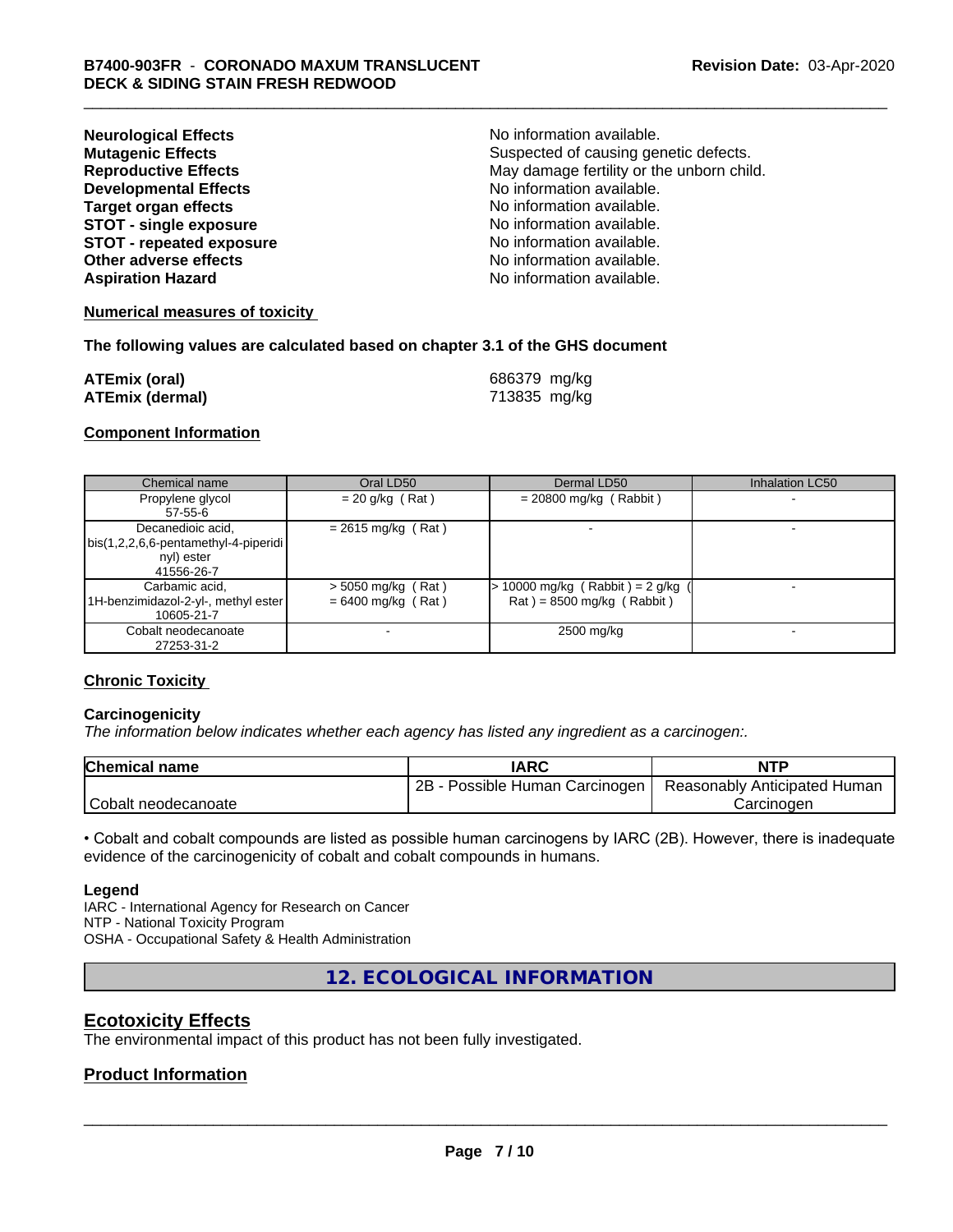#### **Acute Toxicity to Fish** No information available

# **Acute Toxicity to Aquatic Invertebrates**

No information available

#### **Acute Toxicity to Aquatic Plants**

No information available

#### **Persistence / Degradability**

No information available.

#### **Bioaccumulation**

There is no data for this product.

#### **Mobility in Environmental Media**

No information available.

#### **Ozone**

No information available

## **Component Information**

#### **Acute Toxicity to Fish**

Propylene glycol LC50: 710 mg/L (Fathead Minnow - 96 hr.) Carbamic acid, 1H-benzimidazol-2-yl-, methyl ester LC50: 1.5 mg/L (Rainbow Trout - 96 hr.)

#### **Acute Toxicity to Aquatic Invertebrates**

Propylene glycol EC50: > 10000 mg/L (Daphnia magna - 24 hr.) Carbamic acid, 1H-benzimidazol-2-yl-, methyl ester LC50: 0.22 mg/L (water flea - 48 hr.)

#### **Acute Toxicity to Aquatic Plants**

No information available

**13. DISPOSAL CONSIDERATIONS**

**Waste Disposal Method Dispose of in accordance with federal, state, provincial,** and local regulations. Local requirements may vary, consult your sanitation department or state-designated environmental protection agency for more disposal options.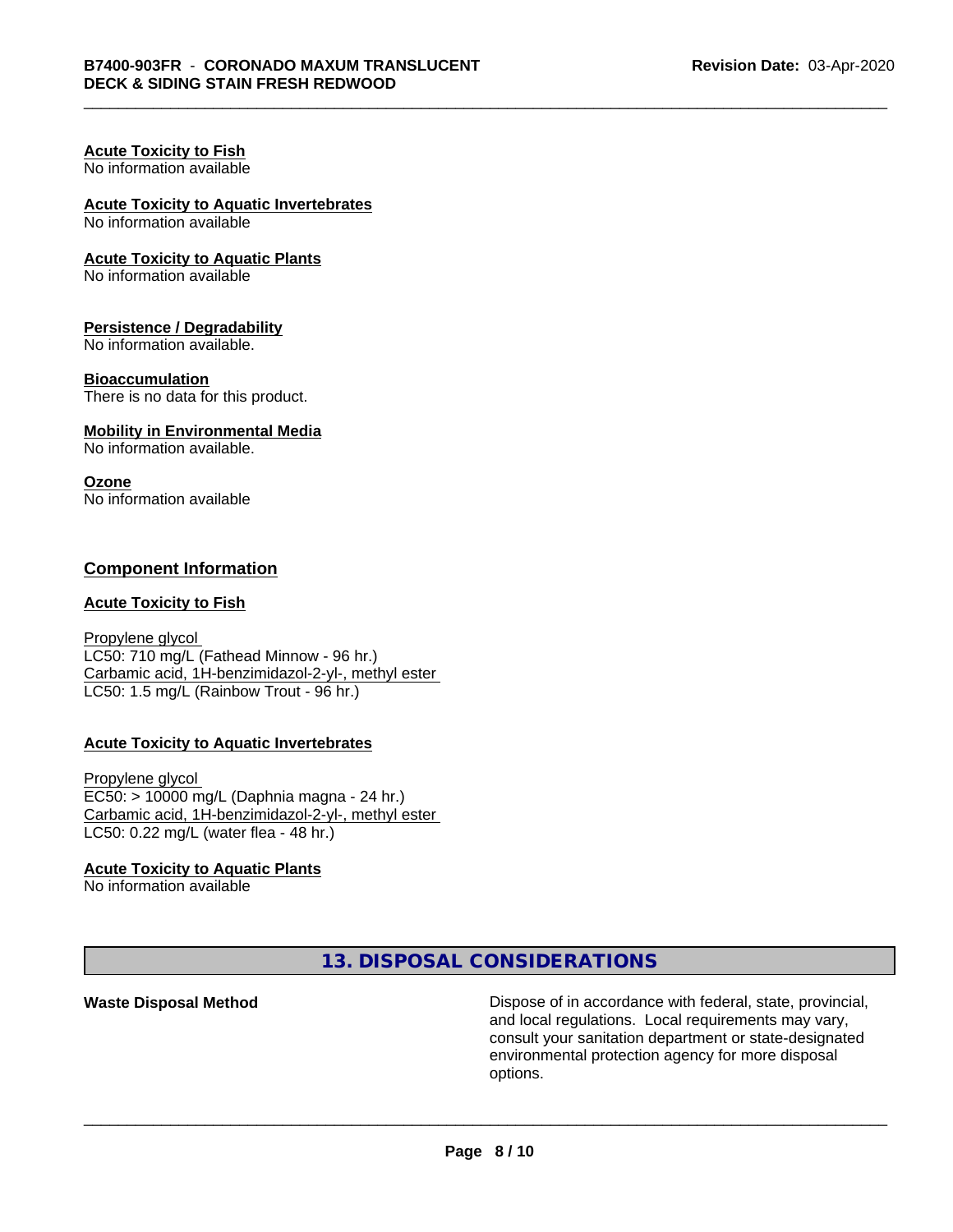# **14. TRANSPORT INFORMATION**

**TDG** Not regulated

**ICAO / IATA** Not regulated

**IMDG / IMO** Not regulated

# **15. REGULATORY INFORMATION**

#### **International Inventories**

| <b>TSCA: United States</b> | Yes - All components are listed or exempt. |
|----------------------------|--------------------------------------------|
| <b>DSL: Canada</b>         | Yes - All components are listed or exempt. |

#### **National Pollutant Release Inventory (NPRI)**

#### **NPRI Parts 1- 4**

This product contains the following Parts 1-4 NPRI chemicals:

*None*

#### **NPRI Part 5**

This product contains the following NPRI Part 5 Chemicals:

*None*

#### **WHMIS Regulatory Status**

This product has been classified in accordance with the hazard criteria of the Hazardous Products Regulations (HPR) and the SDS contains all the information required by the HPR.

**16. OTHER INFORMATION**

**HMIS** - **Health:** 2\* **Flammability:** 0 **Reactivity:** 0 **PPE:** -

# **HMIS Legend**

- 0 Minimal Hazard
- 1 Slight Hazard
- 2 Moderate Hazard
- 3 Serious Hazard
- 4 Severe Hazard
- \* Chronic Hazard
- X Consult your supervisor or S.O.P. for "Special" handling instructions.

*Note: The PPE rating has intentionally been left blank. Choose appropriate PPE that will protect employees from the hazards the material will present under the actual normal conditions of use.*